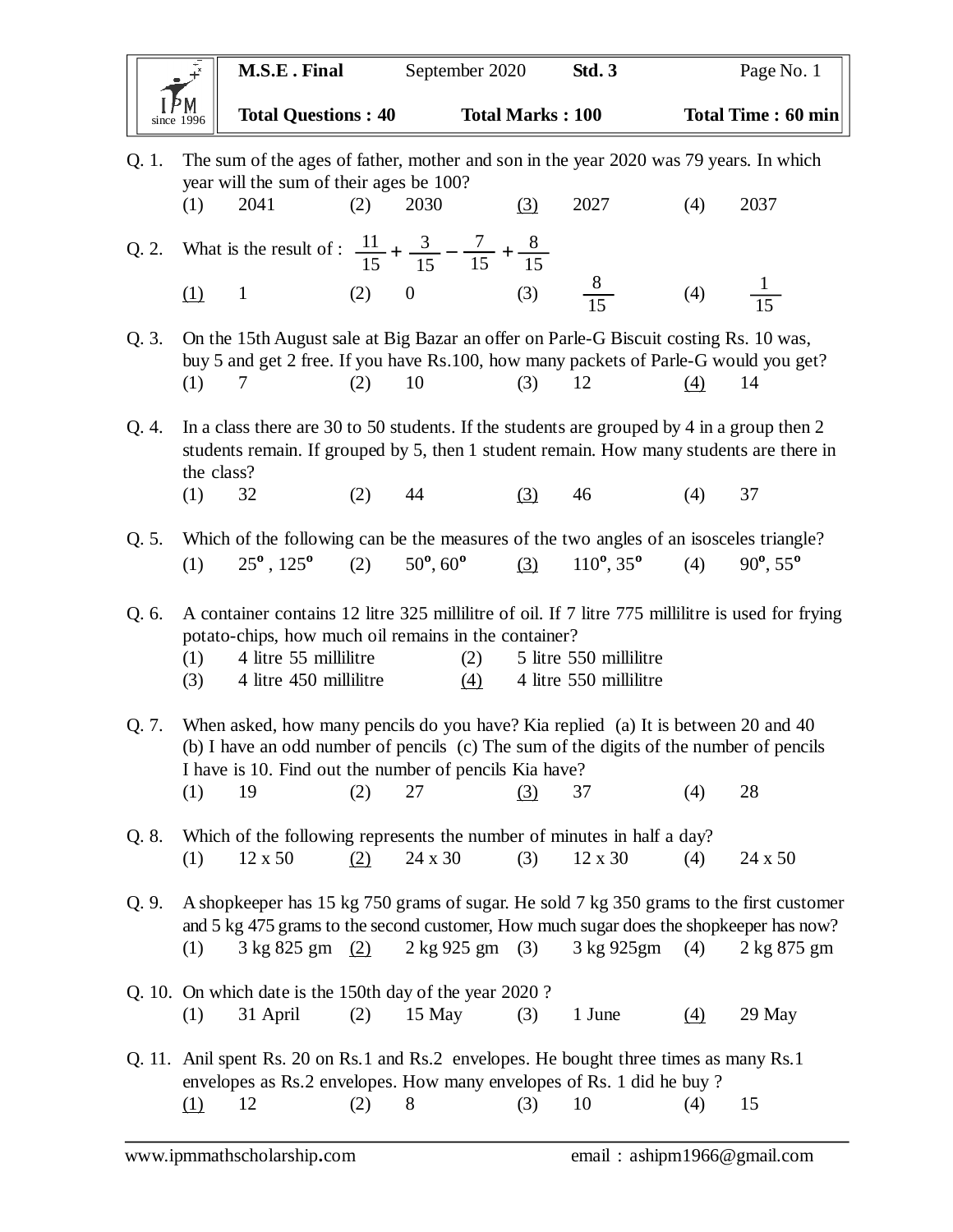|                                                                                                                                                                                                                                     | (1)<br>9 cm                                                                                                                                                                                      | Q. 12. The sum of the lengths of two pencils in Nitin's compass box is 15 cm. The longer<br>(2)                                                     | 12 cm          |             | $\left(3\right)$ | 6 cm                                            | (4)      | pencil is 3 cm more in length than the shorter pencil. What is the length of the shorter pencil?<br>7 cm                                                                                             |  |  |
|-------------------------------------------------------------------------------------------------------------------------------------------------------------------------------------------------------------------------------------|--------------------------------------------------------------------------------------------------------------------------------------------------------------------------------------------------|-----------------------------------------------------------------------------------------------------------------------------------------------------|----------------|-------------|------------------|-------------------------------------------------|----------|------------------------------------------------------------------------------------------------------------------------------------------------------------------------------------------------------|--|--|
|                                                                                                                                                                                                                                     | Q. 13. Mr. Joshi likes to collect ball point pens and fountain pens. He has in all 50 pens.<br>If he has 36 more fountain pens than the ball point pens. How many fountain pens<br>does he have? |                                                                                                                                                     |                |             |                  |                                                 |          |                                                                                                                                                                                                      |  |  |
|                                                                                                                                                                                                                                     | 40<br>(1)                                                                                                                                                                                        | (2)                                                                                                                                                 | 43             |             | (3)              | 14                                              | (4)      | 36                                                                                                                                                                                                   |  |  |
|                                                                                                                                                                                                                                     | 15<br>(1)                                                                                                                                                                                        | (2)                                                                                                                                                 | 25             |             | (3)              | 40                                              | (4)      | Q. 14. Suzie has 120 rose flowers. She is making bouquets for a birthday party. If she decides to<br>have three rose flowers in a bouquet, how many bouquets will have 3 rose flowers in them?<br>18 |  |  |
|                                                                                                                                                                                                                                     | Q. 15. A milk can whose capacity is 20 litres has 16 litres 85 millilitres of milk in it. How much                                                                                               |                                                                                                                                                     |                |             |                  |                                                 |          |                                                                                                                                                                                                      |  |  |
|                                                                                                                                                                                                                                     | (1)<br>(3)                                                                                                                                                                                       | more milk can be poured into it?<br>4 litre 15 millilitre<br>4 litre 150 millilitre                                                                 |                | (2)<br>(4)  |                  | 3 litre 915 millilitre<br>3 litre 15 millilitre |          |                                                                                                                                                                                                      |  |  |
|                                                                                                                                                                                                                                     | 75<br>(1)                                                                                                                                                                                        | Q. 16. A shopkeeper wraps a gift in 15 seconds. How many gifts will he wrap in 5 minutes?<br>(2)                                                    | $\overline{4}$ |             | (3)              | 20                                              | (4)      | 24                                                                                                                                                                                                   |  |  |
|                                                                                                                                                                                                                                     | Q. 17. Mr. James leaves India on 1st. January 2020. He returned after 12 weeks. For how many<br>days was he abroad?                                                                              |                                                                                                                                                     |                |             |                  |                                                 |          |                                                                                                                                                                                                      |  |  |
|                                                                                                                                                                                                                                     | (1)<br>96                                                                                                                                                                                        | (2)                                                                                                                                                 | 84             |             | (3)              | 94                                              | (4)      | 72                                                                                                                                                                                                   |  |  |
| Q. 18. Mrs. Anita offers two options of payments for her online math classes. You can pay<br>Rs.45 per month or Rs.500 per year. How many rupees will you save by choosing the<br>cheaper plan for one year of online math classes? |                                                                                                                                                                                                  |                                                                                                                                                     |                |             |                  |                                                 |          |                                                                                                                                                                                                      |  |  |
|                                                                                                                                                                                                                                     | Rs. 45<br>(1)                                                                                                                                                                                    | (2)                                                                                                                                                 | Rs. 90         |             | (3)              | Rs. 50                                          | $\Delta$ | Rs. 40                                                                                                                                                                                               |  |  |
| Q.19.                                                                                                                                                                                                                               |                                                                                                                                                                                                  | Which of the following Roman Numeral is correct according to the rule?                                                                              |                |             |                  |                                                 |          |                                                                                                                                                                                                      |  |  |
|                                                                                                                                                                                                                                     | VXX<br>(1)                                                                                                                                                                                       | (2)                                                                                                                                                 | <b>XVV</b>     |             | (3)              | XIV                                             |          | (4) All are correct                                                                                                                                                                                  |  |  |
|                                                                                                                                                                                                                                     | Q. 20. Wheat flour is used for making pizza bases. If one pizza base weighs 175 gm. how much<br>wheat flour will be required to make 15 pizza bases?                                             |                                                                                                                                                     |                |             |                  |                                                 |          |                                                                                                                                                                                                      |  |  |
|                                                                                                                                                                                                                                     | <u>(1)</u>                                                                                                                                                                                       | $2$ kg 625 gm                                                                                                                                       | (2)            | 1 kg 895 gm |                  |                                                 |          |                                                                                                                                                                                                      |  |  |
|                                                                                                                                                                                                                                     | (3)                                                                                                                                                                                              | $2$ kg $500$ gm                                                                                                                                     | (4)            | 2 kg 225 gm |                  |                                                 |          |                                                                                                                                                                                                      |  |  |
|                                                                                                                                                                                                                                     |                                                                                                                                                                                                  | Q. 21. Krish wants to buy a toy which costs Rs. 30. He saves Rs. 2 and 50 paise every week.<br>After how many weeks will he be able to buy the toy? |                |             |                  |                                                 |          |                                                                                                                                                                                                      |  |  |
|                                                                                                                                                                                                                                     | (1)<br>10                                                                                                                                                                                        | (2)                                                                                                                                                 | 8              |             | (3)              | 15                                              | (4)      | 12                                                                                                                                                                                                   |  |  |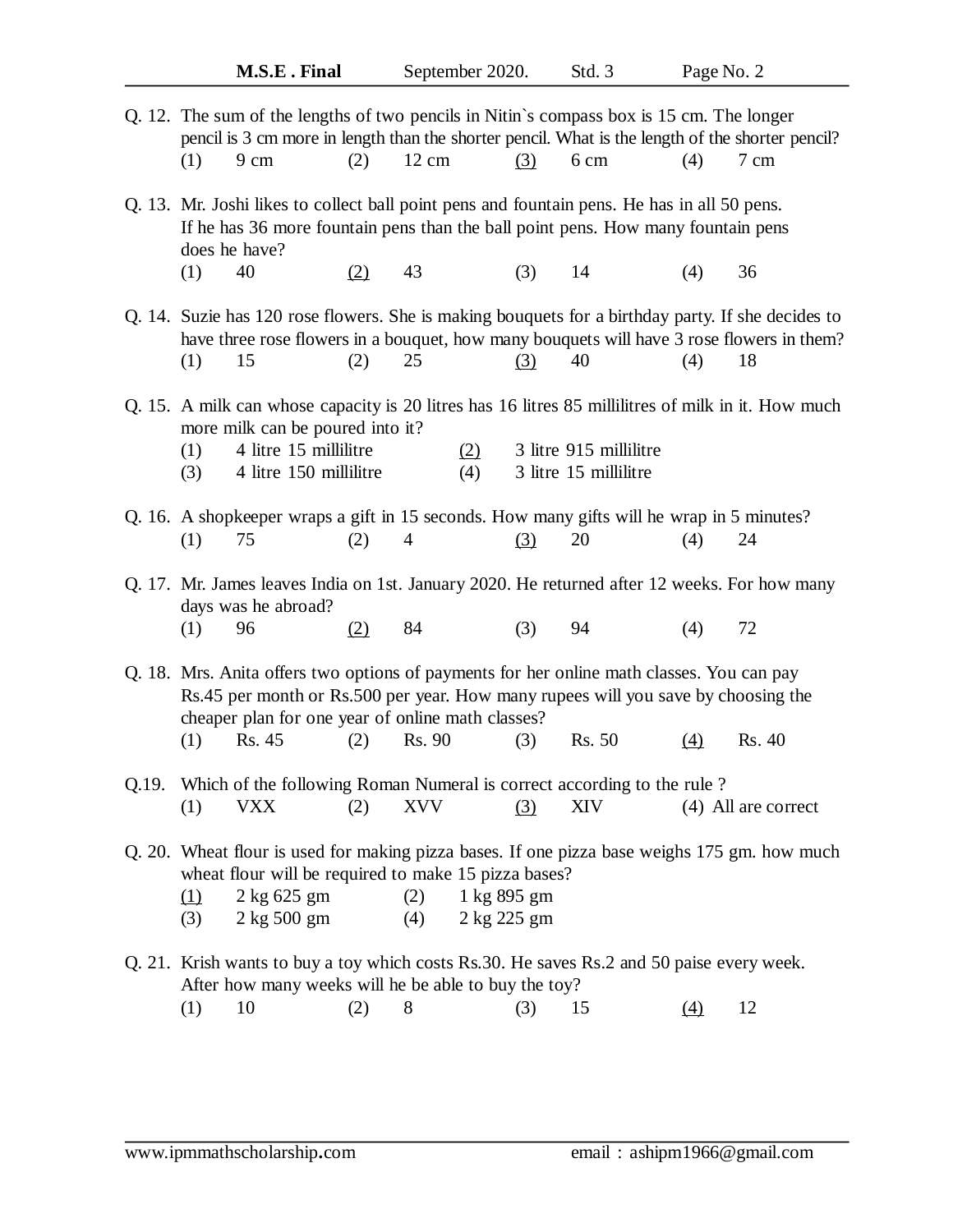| (1)        | 4 km          |                                                                                                           |        |                                                                                                                                                                                  |                                                                                               | (4)                                                                                                                                                                            | 2 km                                                                                                                                                                                                                                                                                                                                                                                                                                                                                                                                                                                                                                                                                                                                                                                                                                                                                                                                                                                                                                                                                                                                                                                                                                                                                                                                                                                                                                                                                                                                                                |
|------------|---------------|-----------------------------------------------------------------------------------------------------------|--------|----------------------------------------------------------------------------------------------------------------------------------------------------------------------------------|-----------------------------------------------------------------------------------------------|--------------------------------------------------------------------------------------------------------------------------------------------------------------------------------|---------------------------------------------------------------------------------------------------------------------------------------------------------------------------------------------------------------------------------------------------------------------------------------------------------------------------------------------------------------------------------------------------------------------------------------------------------------------------------------------------------------------------------------------------------------------------------------------------------------------------------------------------------------------------------------------------------------------------------------------------------------------------------------------------------------------------------------------------------------------------------------------------------------------------------------------------------------------------------------------------------------------------------------------------------------------------------------------------------------------------------------------------------------------------------------------------------------------------------------------------------------------------------------------------------------------------------------------------------------------------------------------------------------------------------------------------------------------------------------------------------------------------------------------------------------------|
|            |               |                                                                                                           |        |                                                                                                                                                                                  |                                                                                               |                                                                                                                                                                                |                                                                                                                                                                                                                                                                                                                                                                                                                                                                                                                                                                                                                                                                                                                                                                                                                                                                                                                                                                                                                                                                                                                                                                                                                                                                                                                                                                                                                                                                                                                                                                     |
| (1)        | <b>Rs.</b> 10 | (2)                                                                                                       | Rs. 16 | (3)                                                                                                                                                                              | Rs.5                                                                                          | (4)                                                                                                                                                                            | Rs.15                                                                                                                                                                                                                                                                                                                                                                                                                                                                                                                                                                                                                                                                                                                                                                                                                                                                                                                                                                                                                                                                                                                                                                                                                                                                                                                                                                                                                                                                                                                                                               |
|            |               |                                                                                                           |        |                                                                                                                                                                                  |                                                                                               |                                                                                                                                                                                |                                                                                                                                                                                                                                                                                                                                                                                                                                                                                                                                                                                                                                                                                                                                                                                                                                                                                                                                                                                                                                                                                                                                                                                                                                                                                                                                                                                                                                                                                                                                                                     |
|            |               |                                                                                                           |        |                                                                                                                                                                                  |                                                                                               |                                                                                                                                                                                |                                                                                                                                                                                                                                                                                                                                                                                                                                                                                                                                                                                                                                                                                                                                                                                                                                                                                                                                                                                                                                                                                                                                                                                                                                                                                                                                                                                                                                                                                                                                                                     |
|            |               |                                                                                                           |        |                                                                                                                                                                                  |                                                                                               |                                                                                                                                                                                |                                                                                                                                                                                                                                                                                                                                                                                                                                                                                                                                                                                                                                                                                                                                                                                                                                                                                                                                                                                                                                                                                                                                                                                                                                                                                                                                                                                                                                                                                                                                                                     |
| (1)        | 6             | (2)                                                                                                       | 8      |                                                                                                                                                                                  | 12                                                                                            | (4)                                                                                                                                                                            | 9                                                                                                                                                                                                                                                                                                                                                                                                                                                                                                                                                                                                                                                                                                                                                                                                                                                                                                                                                                                                                                                                                                                                                                                                                                                                                                                                                                                                                                                                                                                                                                   |
| (1)        | 9 litres      |                                                                                                           |        |                                                                                                                                                                                  |                                                                                               |                                                                                                                                                                                |                                                                                                                                                                                                                                                                                                                                                                                                                                                                                                                                                                                                                                                                                                                                                                                                                                                                                                                                                                                                                                                                                                                                                                                                                                                                                                                                                                                                                                                                                                                                                                     |
|            |               |                                                                                                           |        |                                                                                                                                                                                  |                                                                                               |                                                                                                                                                                                |                                                                                                                                                                                                                                                                                                                                                                                                                                                                                                                                                                                                                                                                                                                                                                                                                                                                                                                                                                                                                                                                                                                                                                                                                                                                                                                                                                                                                                                                                                                                                                     |
| (1)        |               |                                                                                                           |        | (3)                                                                                                                                                                              | 324781                                                                                        | (4)                                                                                                                                                                            | 123487                                                                                                                                                                                                                                                                                                                                                                                                                                                                                                                                                                                                                                                                                                                                                                                                                                                                                                                                                                                                                                                                                                                                                                                                                                                                                                                                                                                                                                                                                                                                                              |
| (1)        |               |                                                                                                           |        |                                                                                                                                                                                  |                                                                                               |                                                                                                                                                                                | $(4)$ 2:25 p.m                                                                                                                                                                                                                                                                                                                                                                                                                                                                                                                                                                                                                                                                                                                                                                                                                                                                                                                                                                                                                                                                                                                                                                                                                                                                                                                                                                                                                                                                                                                                                      |
|            |               |                                                                                                           |        |                                                                                                                                                                                  |                                                                                               |                                                                                                                                                                                |                                                                                                                                                                                                                                                                                                                                                                                                                                                                                                                                                                                                                                                                                                                                                                                                                                                                                                                                                                                                                                                                                                                                                                                                                                                                                                                                                                                                                                                                                                                                                                     |
|            |               |                                                                                                           |        |                                                                                                                                                                                  |                                                                                               |                                                                                                                                                                                |                                                                                                                                                                                                                                                                                                                                                                                                                                                                                                                                                                                                                                                                                                                                                                                                                                                                                                                                                                                                                                                                                                                                                                                                                                                                                                                                                                                                                                                                                                                                                                     |
|            |               |                                                                                                           |        |                                                                                                                                                                                  |                                                                                               |                                                                                                                                                                                |                                                                                                                                                                                                                                                                                                                                                                                                                                                                                                                                                                                                                                                                                                                                                                                                                                                                                                                                                                                                                                                                                                                                                                                                                                                                                                                                                                                                                                                                                                                                                                     |
| (1)<br>(3) |               |                                                                                                           |        | (2)<br>(4)                                                                                                                                                                       |                                                                                               |                                                                                                                                                                                |                                                                                                                                                                                                                                                                                                                                                                                                                                                                                                                                                                                                                                                                                                                                                                                                                                                                                                                                                                                                                                                                                                                                                                                                                                                                                                                                                                                                                                                                                                                                                                     |
|            |               |                                                                                                           |        |                                                                                                                                                                                  |                                                                                               |                                                                                                                                                                                |                                                                                                                                                                                                                                                                                                                                                                                                                                                                                                                                                                                                                                                                                                                                                                                                                                                                                                                                                                                                                                                                                                                                                                                                                                                                                                                                                                                                                                                                                                                                                                     |
| (1)        | 6             | (2)                                                                                                       | 8      | (3)                                                                                                                                                                              | 10                                                                                            | (4)                                                                                                                                                                            | 12                                                                                                                                                                                                                                                                                                                                                                                                                                                                                                                                                                                                                                                                                                                                                                                                                                                                                                                                                                                                                                                                                                                                                                                                                                                                                                                                                                                                                                                                                                                                                                  |
|            | (1)           | middle $\frac{?}{13}$<br>(1) $\frac{13}{17}$<br>will be required?<br>(3)<br>a foot<br>oldest to youngest? |        | (2)<br>milk is bought in a week for the pets?<br>8 litres 250 millilitre<br>(4)<br>$2:50 \text{ p.m}$ (2) $1:50 \text{ p.m}$<br>Shyam, Satish & Rakesh<br>Satish, Rakesh & Shyam | around it. How much distance did he cycle?<br>(2)<br>123478 (2) 213487<br>$(2)$ a measurement | $3 \text{ km } 500 \text{ m}$ (3) 6 km<br>(3)<br>Q. 29. Length can be best described as which of the following?<br>Krina pasted stamps on 3 full sheets and had 4 loose stamps | Q. 22. A complete round around a circular cycle track is 250 meters. A boy cycles 8 rounds<br>Q. 23. Your mother decides to give you a total of Rs. 100 in 5 days. Each day she gives Rs. 5<br>more than the previous day. What amount did you receive on the first day?<br>Q. 24. When the given fractions are arranged in the ascending $\frac{11}{17}$ , $\frac{7}{17}$ , $\frac{13}{17}$ , $\frac{19}{17}$ & $\frac{8}{17}$<br>order of their values, which fraction would be in the<br>(2) $\frac{8}{17}$ (3) $\frac{11}{17}$ (4) $\frac{19}{17}$<br>Q. 25. 72 pencils were put in boxes. If one box can hold only 8 pencils, how many boxes<br>Q. 26. A family buys 1 litre 250 millilitre of milk every day for the pets they have. How much<br>8 litres 750 millilitre<br>9 litres 250 millilitre<br>Q. 27. Using the digits: 3, 8, 1, 7, 2 & 4, each only once form the smallest 6-digit odd number.<br>Q. 28. The time now is 11: 45 a.m. What will the time be after 185 minutes?<br>$(3)$ 3:00 p.m<br>$(3)$ meter $(4)$ a unit of measurement<br>Q. 30. The birthdays of three friends are, Rakesh - March 8, 2005, Satish - April 17, 2003 and<br>Shyam - October 25, 2009. Which of the following lists the friends names in order from<br>Shyam, Rakesh & Satish<br>Satish, Shyam & Rakesh<br>Q. 31. The twins collected some stamps. They each had the same total number of stamps.<br>Krisha pasted stamps on 2 full sheets and had 12 loose stamps.<br>Each full sheet had the same number of stamps. How many stamps were stuck on a full sheet? |